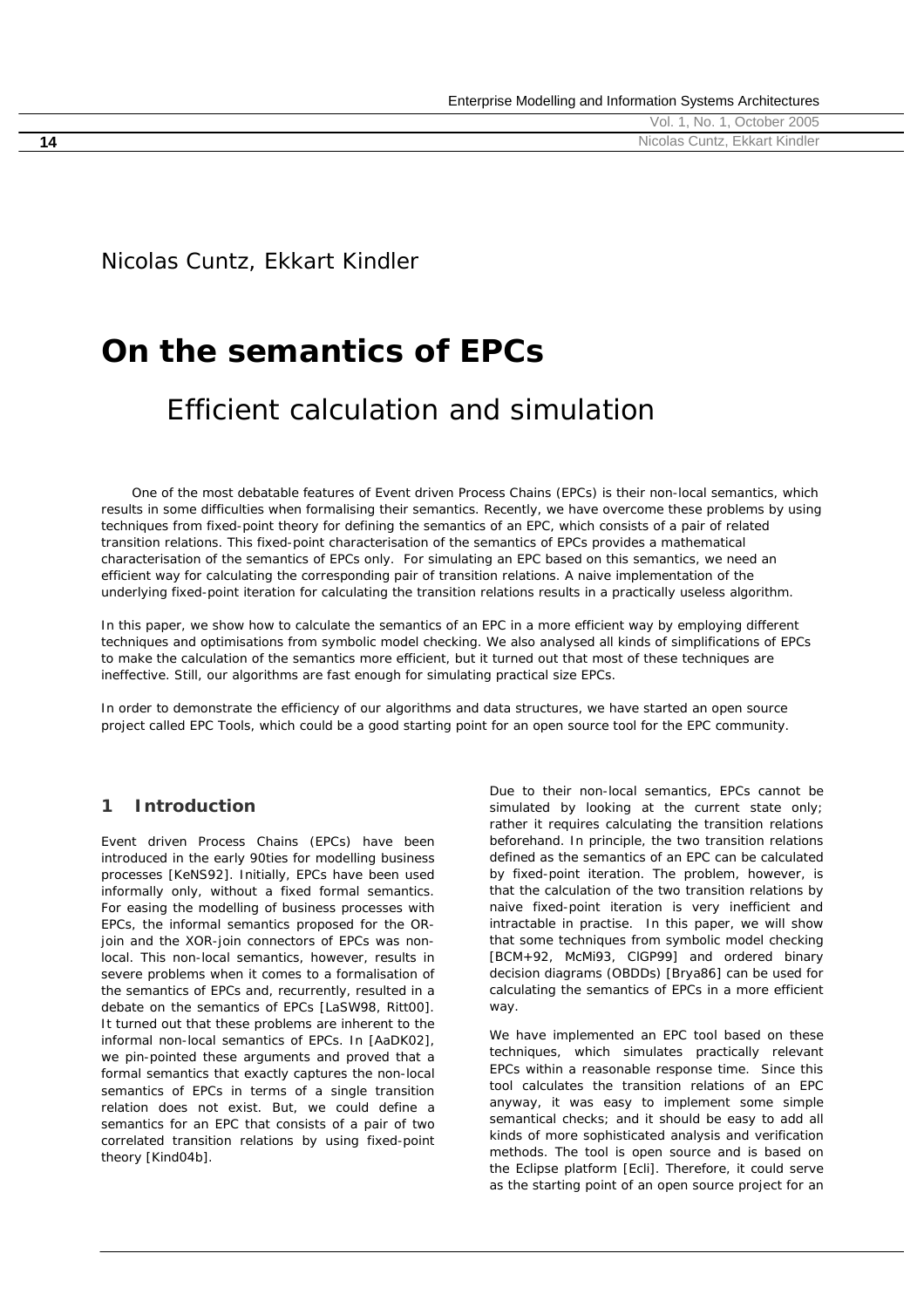|  |  | Enterprise Modelling and Information Systems Architectures |
|--|--|------------------------------------------------------------|
|  |  |                                                            |

| Vol. 1, No. 1, October 2005 |  |
|-----------------------------|--|
| On the semantics of EPCs    |  |

EPC tool with all kinds of analysis, simulation, and verification features, which is the reason for calling it *EPC Tools*.

#### **2 Syntax and semantics of EPCs**

In this section, we introduce the syntax and the semantics of EPCs as motivated, discussed and formalised in [Kind04b], which was based on the informal ideas as presented in [KeNS92, NüRu02].

#### **2.1 Syntax**

Figure 1 shows an example of an EPC. It consists of three kinds of *nodes*: *events*, which are graphically represented as hexagons, *functions*, which are represented as rounded boxes, and *connectors*, which are represented as circles. The dashed arcs between the different nodes represent the *control flow*. The two black circles do not belong to the EPC itself; they represent a *state* of the EPC. A state, basically, assigns a number of *process folders* to each arc of the EPC. Each black circle represents a process folder at the corresponding arc.



*Figure 1: An EPC* 

Mathematically, the nodes are represented by three pairwise disjoint sets *E*, *F*, and *C*, which represent the events, functions, and connectors, respectively. We denote the set of all nodes by  $N = E \cup F \cup C$ . The type of each connector is defined by a mapping  $l: C$ → *{ and, or, xor }*. The control flow arcs are a subset *A* ⊆ *N* × *N*.

For some node *n* ∈ *N*, *nin* denotes the set of its ingoing arcs, and *nout* denote the set of its outgoing arcs. With this notation, we can formalise the syntactical restrictions of EPCs: Each connector *c* ∈ *C* is either a *join connector*, i.e.  $|c_{in}| > 1$  and  $|c_{out}| = 1$ , or it is a *split connector*, i.e.  $|c_{in}| = 1$  and  $|c_{out}| > 1$ . Moreover, every function *f* ∈ *F* has exactly one ingoing and one outgoing arc (i.e.  $|f_{in}| = |f_{out}| = 1$ ), and every event  $e \in$ *E* has at most one ingoing arc and at most one outgoing arc (i.e.  $|e_{in}| \leq 1$  and  $|e_{out}| \leq 1$ ). Note that there are some more syntactical restrictions on EPCs. But, we omit these restrictions here because they are not important for our semantical considerations (see [NüRu02] for details).



*Figure 2: The transition relations for the different nodes* 

A *state* of an EPC assigns a number of *process folders* to each arc of the EPC; here, we assume that there is at most one process folder at each arc. So a state  $\sigma$  is a mapping  $\sigma : A \rightarrow \{0, 1\}$ . The set of all states will be denoted by  $\Sigma$ .

#### **2.2 Transition relation**

The semantics of an EPC defines how process folders are propagated through an EPC. This can be formalised by a *transition relation*  $R \subseteq \sum x \land x \sum$ , where the first component denotes the source state, the third component denotes the target state, and the middle component denotes the involved node. Clearly, the definition of this relation depends on the involved node, which is the reason for defining it for each node *n* separately  $R_n \subseteq \sum x \{ n \} \times \sum$  later in this paper.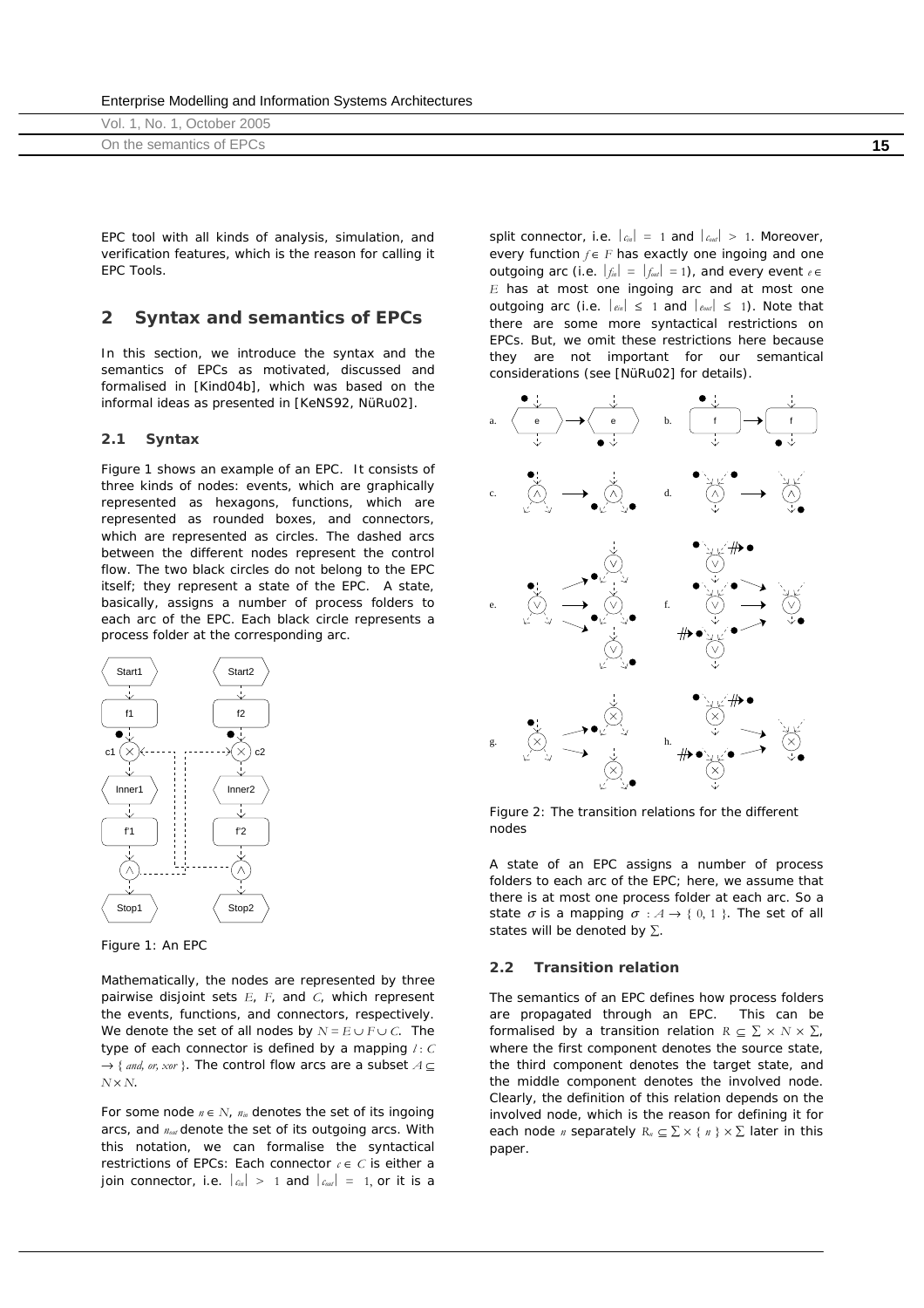Enterprise Modelling and Information Systems Architectures

| ' Ictober<br>Nο<br>VOI.<br>uwuti                | 2005 |
|-------------------------------------------------|------|
| <b>Ekkart Kindler</b><br>Nicolas<br>16<br>Cuntz |      |

For events and functions, a process folder is simply propagated from the ingoing arc to the outgoing arc. The transition relation  $R_n$  for events and functions is graphically represented in the top row of Figure 2 (a. and b.). For connectors, the propagation of folders depends on the type of the connector (*AND*, *OR*, resp. *XOR*) and whether it is a join or a split connector. Figure 2 shows the transition relation for the connectors. For example, the AND-split connector (c.) propagates a folder from its ingoing arc to all outgoing arcs. Note that an AND-split connector can propagate the folder only when there are no folders on the outgoing arcs, because we do not consider multiple folders here. The AND-join connector (d.) needs one folder on each ingoing arc, all of which are propagated to a single folder on the outgoing arc.

The more interesting connectors are the OR-join and the XOR-join connectors. Here, we focus on the XOR-join. An XOR-join (h.) waits for a folder on one ingoing arc, which is then propagated to the outgoing arc. But, there is one additional condition: The XOR-join must not propagate the folder, if there is or there could arrive a folder on the other ingoing arc.

In Figure 2 (h), this additional condition is represented by a label with a crossed out arrow at the other arc. Note that this condition cannot be checked locally in the current state: whether a folder could arrive on the other arc or not depends on the overall behaviour of the EPC. Therefore, we call the semantics of the XOR-join connector *non-local*. Likewise, the OR-join (f.) has a non-local semantics.

Note that, in this informal definition of the *transition relation*, we refer to the transition relation itself when we require that no folders should arrive at some arcs according to the transition relation. Therefore, we cannot immediately translate it to a mathematically sound definition. In order to resolve this problem, we assume that some transition relation *P* is given already, and whenever we refer to the non-local condition, we refer to this transition relation *P*. Thus, Figure 2 defines a mapping *R*(*P*) for each node, which defines a transition relation *R*(*P*) for some given transition relation *P*. Actually, we define a mapping *Rn*(*P*) for each node *n* separately, where  $R(P)$  is the union of all  $R_n(P)$ .

The most important property of *R*(*P*) is that it is monotonously decreasing in *P*, i.e. for each two transition relations *P* and *P'* with  $P \subseteq P'$  we have  $R(P) \supseteq$ *R*(*P'*). The reason is that *P* occurs under a negation in the definition of *R*(*P*) (see [Kind04b] for more details).

#### **2.3 Semantics**

Based on *R*(*P*), we can now define the semantics of the EPC. Ideally, we would like to define it to be a fixed-point  $P = R(P)$ . Unfortunately, there are EPCs for which the mapping *R* does not have a fixed-point. So, we define it as a pair of transition relations *P* and *Q* such that  $P = R(Q)$  and  $Q = R(P)$ , where *P* is the least such transition relation and *Q* is the greatest such transition relation. In [Kind04b], we proved that this pair is uniquely defined by exploiting the fact that *R* is monotonously decreasing. We called *P* the *pessimistic transition relation* of the EPC, and we called *Q* the *optimistic transition relation* of the EPC. Unfortunately, *P* and *Q* can be different for some (nasty) EPCs, and we have argued that these are exactly the EPCs for which a single transition relation cannot fully capture the informal semantics of EPCs. For EPCs for which *P* and *Q* coincide, the semantics exactly captures the informal semantics. Therefore, we call EPCs with *P = Q clean*.

In [Kind04b], we did not bother to give an operational characterisation of this semantics, since we were interested only in defining a precise semantics. But, the fixed-point theorem of Kleene immediately gives us a simple algorithm for calculating the pair  $(P, Q)$ , which is called fixed-point approximation or fixed-point iteration:

Let  $P_0 = \emptyset$  and  $Q_0 = \sum \sum$ . For each *i*, we define  $P_{i+1} =$  $R(O_i)$  and  $O_{i+1} = R(P_i)$ . Since  $R(P_i)$  is monotonously decreasing, we have that  $P_i \subseteq P_{i+1}$  and  $Q_i \supseteq Q_{i+1}$  for each *i*.

Moreover,  $\Sigma \times N \times \Sigma$  is finite, which implies that, for some *i*, we will have  $P_{i+1} = P_i$  and  $Q_{i+1} = Q_i$ . For this *i*, we have  $R(P_i) = Q_{i+1} = Q_i$  and  $R(Q_i) = P_{i+1} = P_i$ . And this pair (*Pi* , *Qi*) is the semantics of the EPC. So, starting with  $P_0 = \emptyset$  and  $Q_0 = \sum \sum$  and iteratively computing the next  $P_{i+1}$  and  $Q_{i+1}$  will eventually terminate with the semantics of the EPC.

Unfortunately, an explicit representation of the transition relations *Pi* and *Qi* and an explicit calculation of  $P_{i+1} = R(Q_i)$  and  $Q_{i+1} = R(P_i)$  is extremely inefficient. For realistic EPCs, there are millions of potential states  $\Sigma$  and billions of potential arcs in the transition relation<sup>1</sup>. Moreover, an explicit calculation of *R*(*P*) involves a reachability analysis on *P*. So a naive explicit implementation of the fixed-point approximation does not work in practise.

j

 $1$  Note that not all of these states will be reachable in the final semantics, but they must be considered during the calculation of the semantics.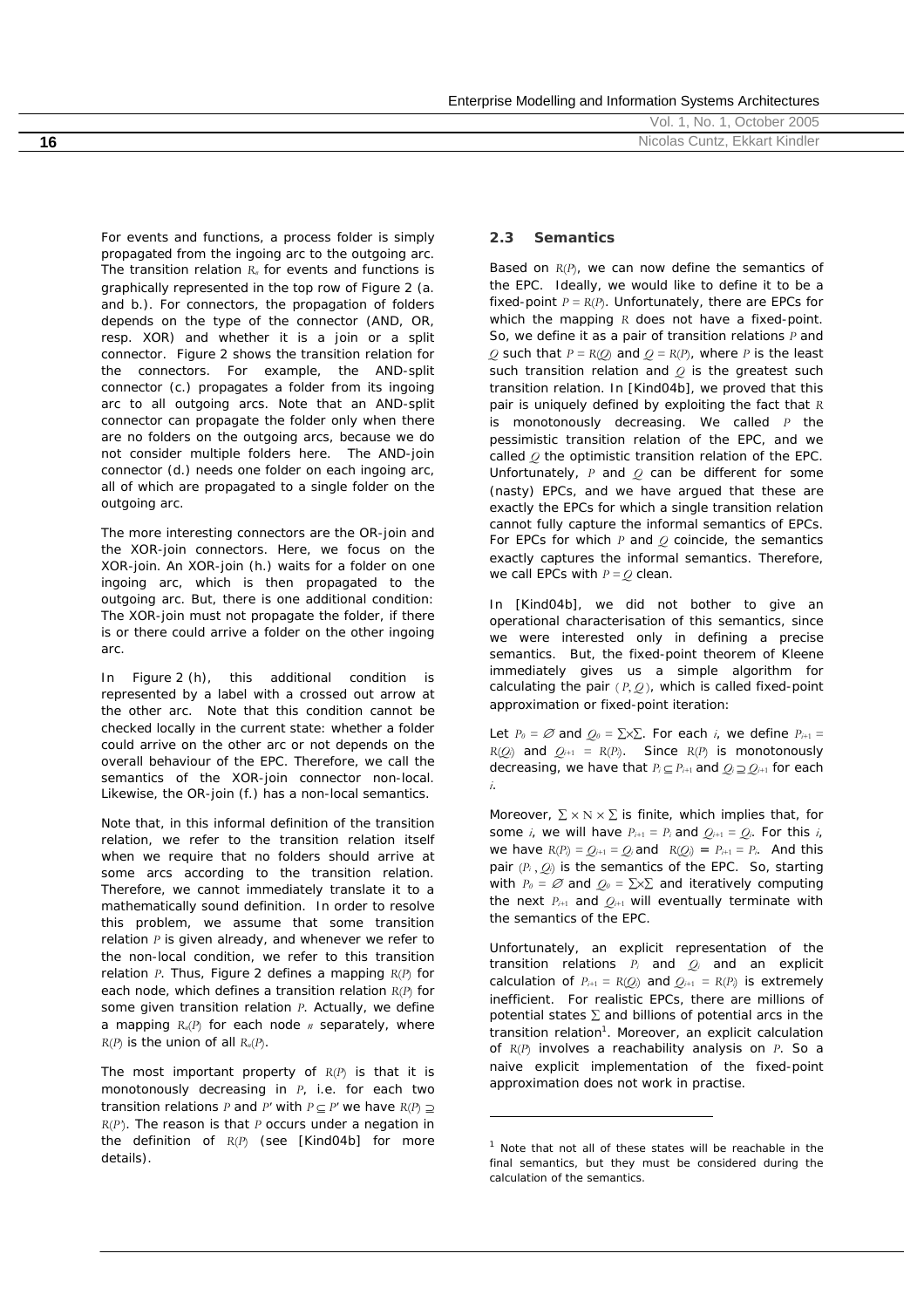Vol. 1, No. 1, October 2005 On the semantics of EPCs **17**

## **3 Calculating the transition relations**

In the previous sections, we have rephrased the semantics of EPCs in an operational way. Next, we will show how the two transition relations can be calculated in a more efficient way. To this end, we will use ordered binary decision diagrams and techniques from symbolic model checking. We use formulas and temporal formulas for representing the transition relation  $R_n(P)$  of each node  $n$  of the EPC, and we will show how these formulas can be used for efficiently calculating the semantics of the underlying EPC.

#### **3.1 Representing**  $R_n(P)$  **by formulas**

Let us start with the formula for an AND-split connector, with ingoing arc *i* and outgoing arcs *o*1*, … , on*. In order to define the corresponding behaviour, we assume that *i* and  $o_1$ , ...,  $o_n$  are boolean variables. The values of these variables represent the state before the transition, where value *true* means that there is a process folder on the corresponding arc, and value *false* means that there is no process folder. Moreover, we introduce the primed version *i'* and *o*1*', … , on'* for each arc, which represent the state after the transition. With this notation and understanding, the behaviour of the AND-split can be expressed by the following formula (cf. Fig. 2 (c)):

$$
i \wedge \neg o_1 \wedge \ldots \wedge \neg o_n \wedge \neg i' \wedge o_1' \wedge \ldots \wedge o_n'
$$

This formula exactly captures the fact that there must be a folder on the ingoing arc *i* of the AND-split and there must be no folders on the outgoing arcs *o*1*, … , on* before firing the AND-split; and, after firing the AND-split, the ingoing arc has no folder anymore, but the outgoing arcs have a folder each. Altogether, the formula is an immediate translation of Figure 2 (c) (as formalised in [Kind04b]), where we assume that variables not occurring in the formula do not change.

Altogether, we can apply this standard technique [ClGP99, HuRy00] for defining the behaviour of all EPC nodes with a local semantics. The complete list of formulas for all connectors is shown below, where, for simplicity, we assume that connectors have at most two input and output arcs (cf. Fig. 2):

a. / b.: For  $n \in E \cup F$  with  $n_{in} = \{i\}$  and  $n_{out} = \{o\}$ , the formula for *Rn*(*P*) is

$$
i \wedge \neg o \wedge \neg i' \wedge o'.
$$

*c.*: For *n* = *c* ∈ *C* with  $l(c) = and$ ,  $c_{in} = {i}$ , and  $c_{out} = {o_1, o_2}$ ,

 $i \wedge \neg v_1 \wedge \neg v_2 \wedge \neg i' \wedge v_1' \wedge v_2'.$ 

d.: For  $n = c \in C$  with  $l(c) = and$ ,  $c_{in} = \{i_1, i_2\}$ , and  $c_{out} = \{o\}$ , the formula for *Rn*(*P*) is

$$
i_1 \wedge i_2 \wedge \neg o \quad \wedge \quad \neg i_1' \wedge \neg i_2' \wedge o'.
$$

e.: For *n* = *c* ∈ *C* with  $I(c) = or$ ,  $c_{in} = {i}$ , and  $c_{out} = {o_1, o_2}$ , the formula for *Rn*(*P*) is

*i* ∧  $\neg$ ( $o_1$  ∧  $o_2$ ) ∧  $\neg i'$  ∧ ( $o_1$   $\Rightarrow$   $o_1'$ ) ∧ ( $o_2$   $\Rightarrow$   $o_2'$ ) ∧ ( $o_1 \neq o_1' \vee o_2 \neq o_2'$ )

q.: For  $n = c \in C$  with  $l(c) = x \circ r$ ,  $c_{in} = \{i\}$ , and  $c_{out} = \{o_1, o_2\}$ , the formula for *Rn*(*P*) is

$$
i \wedge \neg (o_1 \wedge o_2) \wedge \neg i' \wedge (o_1 \implies o_1') \wedge (o_2 \implies o_2') \wedge (o_1 \neq o_1' \times \neg o_2 \neq o_2')
$$

The formulas for the OR-split and the XOR-split connectors are a bit more involved. For the OR-split connector (cf. Fig. 2 (e)), it is required that no outgoing arcs has less folders than before and at least one has more. Since we do not consider multiple folders, this constraint can be formulated in terms of an implication  $\rho \Rightarrow \rho'$  (i.e. if there is a folder on *o* in the source state of the transition then there is a folder on *o* in the target state of the transition).

For the XOR-split (cf. Fig. 2 (g)) connector, we also require that no outgoing arc has less folders than before and exactly one arc has one more. Some formulas are a bit involved, but, in principle, there is no problem with these formulas for the local connectors, because the transition relation *Rn*(*P*) does not refer to *P*.

But how can the formulas for the non-local operators be formalised? For these connectors, the definition of *Rn*(*P*) refers to *P*. So, we need to refer to *P* in the formula for  $R_n(P)$  somehow. To this end, we use a temporal logic formula that is interpreted on the transition relation*<sup>2</sup> P*. Since we use very simple temporal formulas only, we do not introduce temporal logic in full detail, here. The only temporal operator needed for now is the CTL operator EF (see [ClGP99, HuRy00] for details): For some formula ϕ, the temporal formula EF φ is *true* in exactly those states from which a state can be reached (with respect to  $P$  ) in which  $\varphi$  is valid<sup>3</sup>. This way, we can express that no folder can arrive on some arc *i* by the formula ¬EF *i*.

With this temporal formula, it is easy to express the behaviour of the XOR-join connector: For an XOR-

l

<sup>2</sup> Technically, *P* is considered as a Kripke structure on which the temporal formula is interpreted.

 $3$  The temporal operator EF can be read "there Exists a Future".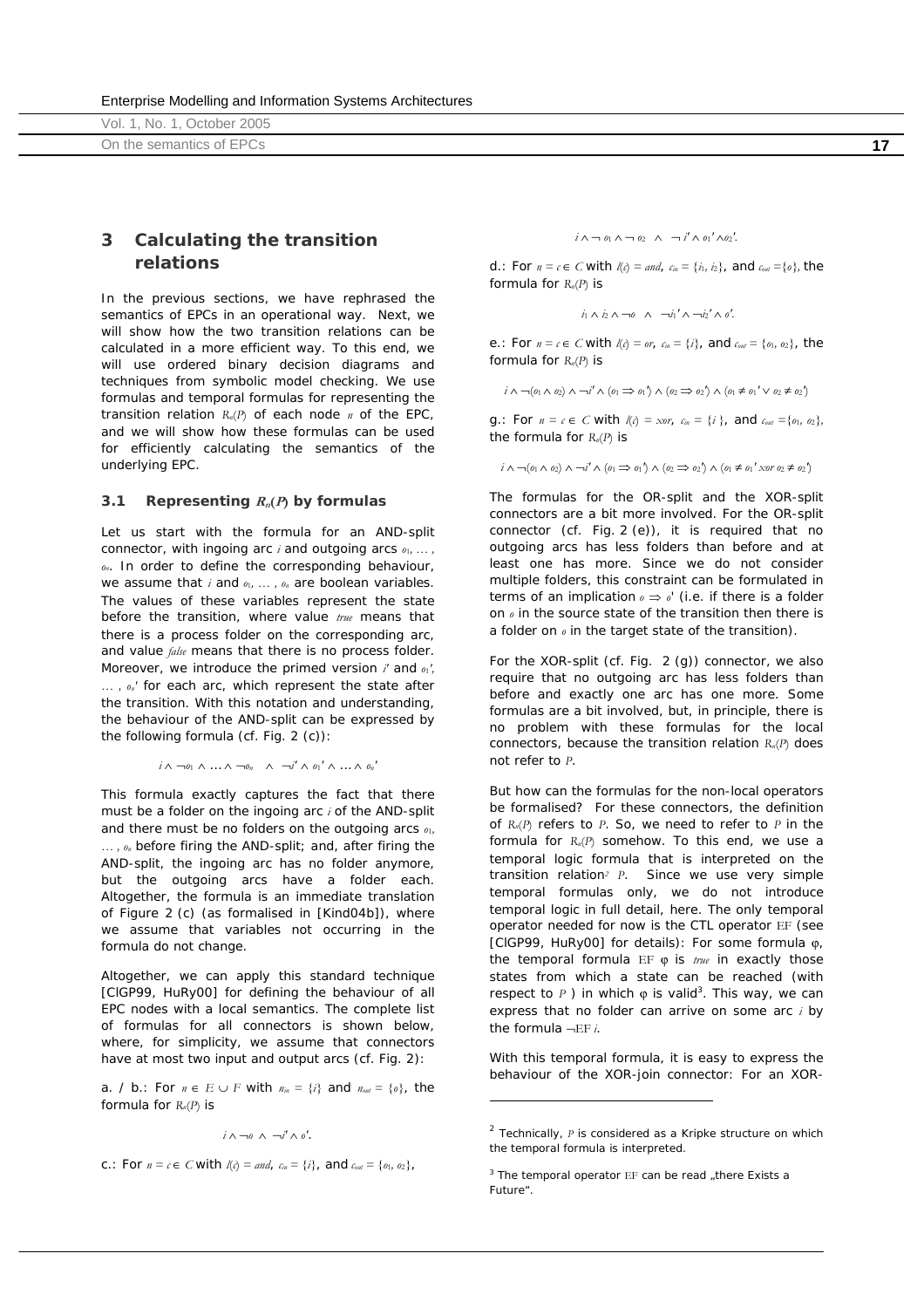| Enterprise Modelling and Information Systems Architectures |  |  |
|------------------------------------------------------------|--|--|
|                                                            |  |  |

|    | 2005<br>Ctober<br>- Nic<br>$\sqrt{2}$<br>vы. |
|----|----------------------------------------------|
| 18 | Cuntz, Ekkart Kindler<br>Nicolas             |
|    |                                              |

join connector with two ingoing arcs  $i_1$  and  $i_2$  and one outgoing arc *o*, the formula

 $((i_1 \wedge \neg \text{EF } i_1) \vee (\neg \text{EF } i_1 \wedge i_2)) \wedge \neg \varrho \wedge \neg i_1' \wedge \neg i_2' \wedge \varrho'$ 

precisely captures its behaviour. The formulas  $\neg$  EF  $i_1$  and  $-$  EF  $i_2$  guarantee that a transition does occur only when no folder can arrive from the respective other arc.

For the OR-join connector, the transition relation is similar. It requires that there is one folder on one ingoing arc and, if there is no folder on the other ingoing arc no folder can arrive at this arc anymore. Altogether, we define:

f.: For *n* = *c* ∈ *C* with  $l(c) = or$ ,  $c_{in} = \{i_1, i_2\}$ , and  $c_{out} = \{o\}$ , the formula for *Rn*(*P*) is

( (*i*<sup>1</sup> ∧ *i*2) ∨ ( *i*<sup>1</sup> ∧ ¬EF *i*2) ∨ (¬EF *i*<sup>1</sup>∧ *i*2) ) ∧ ¬*o* ∧ ¬*i*1*'* ∧ ¬*i*2*'* ∧ *o'*.

h.: For *n* = *c* ∈ *C* with  $l(c) = x$ or,  $c_{in} = \{i_1, i_2\}$ , and  $c_{out} = \{o\}$ , the formula for *Rn*(*P*) is

 $(( i_1 ∧ \neg EF i_2 ) ∨ ( \neg EF i_1 ∧ i_2 ) ) ∧ ¬0 ∧ ¬i_1' ∧ ¬i_2' ∧ 0'.$ 

Experts in model checking may be a bit concerned about mixing primed variables and temporal operators in a single formula. Usually, there are transition formulas that may contain primed variables, but no temporal operators, and there are temporal formulas that must not contain primed variables. A transition formula or a set of transition formulas represents the underlying system; the temporal formulas represent properties to be verified for that system. Though uncommon, there is no harm in mixing primed variables and temporal operators in a single formula. Such a formula defines a new transition relation based on a given transition relation, which is exactly what we need for calculating  $R_n(P)$ .

#### **3.2 Computing the transition relations**

Next, we will discuss how to calculate the two transition relations that actually represent the semantics of an EPC, where we assume that the EPC has the local nodes  $l_1, \ldots, l_j$  and the non-local nodes *n*1*, … , nk*, and *g*1*, … , gj* are the formulas representing the transition relations for the local nodes, and  $h_1, \ldots, h_n$ *hk* are the formulas representing the transition relations for the non-local nodes.

Let us first discuss the operations from model checking that we need for this calculation. In symbolic model checking, a transition relation given as a formula (with primed variables) is transformed

into a data structure that is called a *reduced ordered binary decision diagram4* (ROBDD), which has the nice feature that equivalent formulas will have exactly the same ROBDD representation. For a formula  $f$  with primed variables without temporal operators, there is a standard procedure for this transformation [ClGP99, HuRy00]. We denote this procedure by f.toROBDD(), which is close to the corresponding methods of our object oriented model checker MCiE [Kind04a].

Formulas with primed variables and temporal variables are very uncommon. So there is no standard procedure for converting it to an ROBDD. But, there is a standard procedure for calculating an ROBDD representing the set of states of a transition system in which a given temporal formula is *true*. We assume that the transition system is given as a set P of ROBDDs representing the transitions of the system. This procedure can be easily extended to formulas that contain primed variables. For such a formula f and an ROBDD-representation P of the transition relation, f.toROBDD(P)calculates the resulting ROBDD.

Given some transition system P<sub>curr</sub> (represented as a set of ROBDDs), we can calculate the transition system  $P_{next} = R(P_{curr})$  as follows:

```
\mathtt{P_{next}}\mathbin{{:}\!=} \left\{\begin{array}{c} \mathtt{g}_1.\texttt{toROBDD}\left(\begin{array}{c} \right),\dots, \texttt{ g}_j.\texttt{toROBDD}\left(\begin{array}{c} \right)\end{array}\right\}; \end{array}for i:= 1 to k do
      P_{\text{next}}:= P_{\text{next}}.\text{add}(h_i.\text{toROBDD}(P_{\text{curr}}));
```
In the first line, we insert all the transitions of the local nodes to  $P_{next}$ ; in the loop, we add the transition relation for each non-local node to  $P<sub>next</sub>$ . To be precise, the calculation is a bit more involved: In order to exactly capture the semantics formalised in [Kind04b], we must switch off the transition relation corresponding to node *ni* for calculating the next transition relation for node *ni*. Since this is a minor technical detail, we do not include this into the presented pseudo code.

Based on this code, we can easily execute the fixedpoint iteration discussed in Section 2: We start with  $P_0 = \emptyset$  and  $Q_0 = \sum \times \sum$  and the iteratively calculate  $P_{i+1} =$  $R(Q_i)$  and  $Q_{i+1} = R(P_i)$ .

In order to save computation time, we do not calculate every *Pi* and every *Qi*, rather we calculate  $Q_0$ ,  $P_1$ ,  $Q_2$ ,  $P_3$ , ... in a zig-zag way. As stated before,

l

<sup>&</sup>lt;sup>4</sup> Often reduced ordered binary decision diagrams are called ordered binary decision diagrams (OBDDs) or even binary decision diagrams (BDDs) only. We stick to the term ROBDD throughout this paper.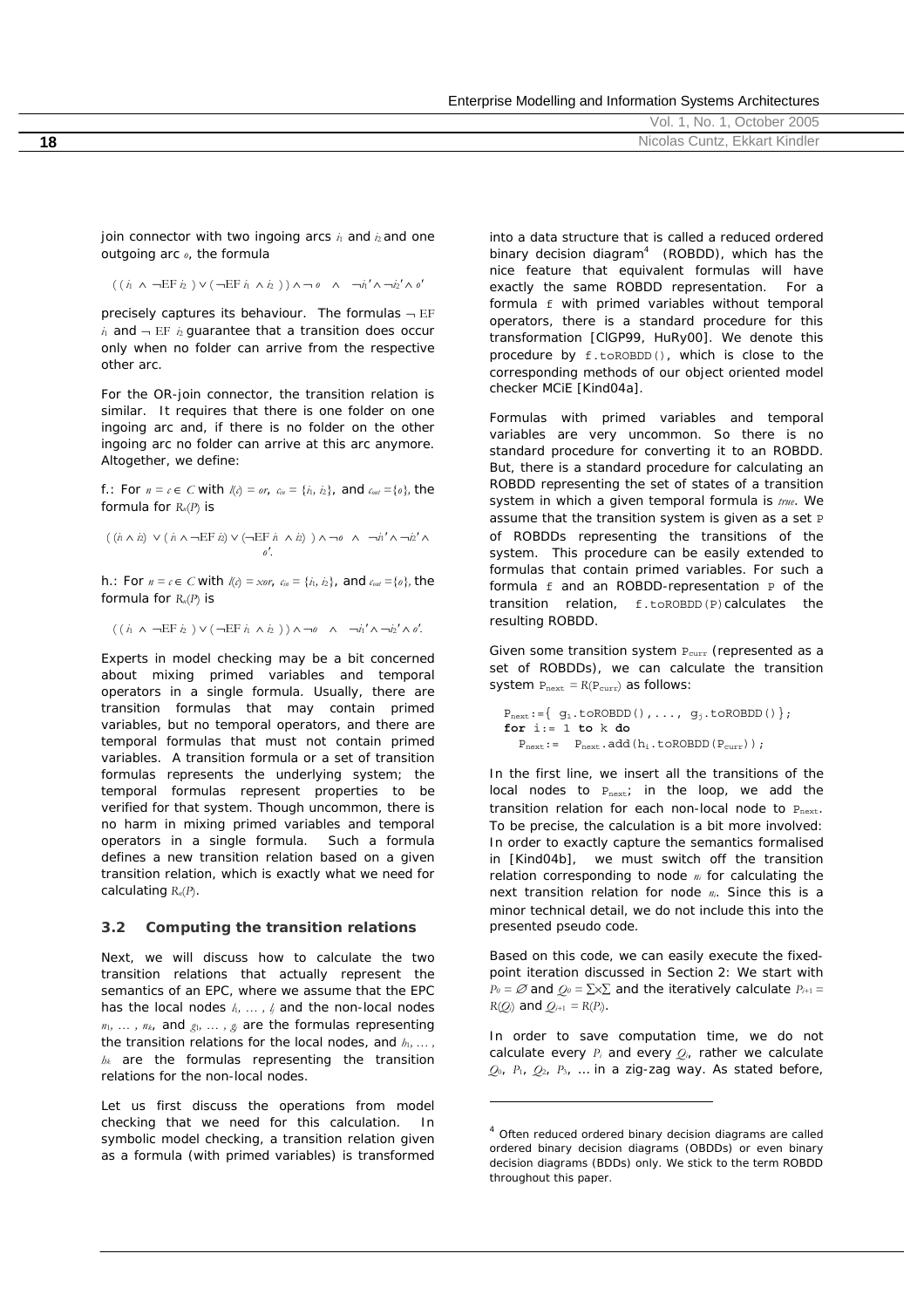|  |  |  | Enterprise Modelling and Information Systems Architectures |
|--|--|--|------------------------------------------------------------|
|  |  |  |                                                            |

| October 2005<br>Vol. 1, No. |           |
|-----------------------------|-----------|
| On the semantics of EPCs    | 1 C<br>ıc |

we will eventually end up with  $P_{i+2} = P_i$  and  $Q_{i+2} = Q_i$ ; in order to detect this point, we need to store the last two versions of the calculated transition relations and compare them to the next one. When they are equal, we have calculated the two transition relations that represent the semantics of the EPC.

The pseudo code for the resulting algorithm is shown below:

```
Pnext:={ false }; // P0
Pcurr:={ true }; // Q0
step:= 1; 
repeat 
   P_{\text{prev}}: = P_{\text{curr}};
   P_{\text{curr}}: = P_{\text{next}};
    step:= step + 1;
   // P_{\text{next}} := R(P_{\text{curr}})P_{next} := \{ g_1 \text{.toROBDD}() , \ldots, g_j \text{.toROBDD}() \}; for i:= 1 to k do
       P_{\text{next}}:= P_{\text{next}}.\text{add}(h_i.\text{toROBDD}(P_{\text{curr}}));
```

```
until P_{next} == P_{prev};
```
Upon termination P<sub>curr</sub> and P<sub>next</sub> contain the two transition relations for the EPC. The question, however, is which of them is the pessimistic transition relation and which of them is the optimistic transition relation. In order to decide this, we use the step counter. If it is odd,  $P_{curr}$  is a  $P_i$ relation and thus represents the pessimistic transition relation and Pnext is the optimistic transition relation; if the step counter is even, Pcurr is a *Qi* relation and, thus, represents the optimistic transition relation and Pnext is the pessimistic transition relation.

#### **3.3 Simulation**

Once we have calculated the two transition relations for an EPC, it is easy to simulate it. For some given state, we must calculate all nodes that can propagate a process folder (according to the pessimistic or according to the optimistic transition relation). In that case, we call the corresponding node *enabled* in this state. Since we store the calculated ROBDDs  $P_n$  for the transition relation of node *n* separately, checking the enabledness is simple. Let enabled be the CTL formula EX *true*, which is valid in all states for which the underlying transition relation has a successor. Then enabled.toROBDD( $P_n$ ) calculates all those states in which the node is enabled.

When the user wants to fire an enabled transition, the simulator explicitly removes and adds the folders in the current state according to semantics of the corresponding node. It is not necessary to use

ROBDDs here because only the enabledness of a node is non-local. The propagation of the folders can be calculated locally.

### **3.4 Implementation**

It is easy to implement the above algorithms based on some standard ROBDD package. The only tricky part might be the mixed occurrence of primed variables and temporal operators in formulas. Since our own *Model Checking in Education* (*MCiE*) project immediately supports this kind of formulas, we implemented the algorithm based on MCiE. Though MCiE is implemented in Java and efficiency is not MCiE's highest priority, the first experiments with this algorithm were surprisingly good. Without further optimisations, it worked reasonably well on small EPCs. For calculating the semantics for larger EPCs, however, we had to come up with some optimisations, which will be discussed below.

## **4 Optimisations**

As mentioned above, we had to apply several tricks and optimisations in order to compute the semantics of larger EPCs. In our discussion, we distinguish between two different kinds of optimisations.

The first kind exploits properties of the semantics of EPCs in order to reduce and to simplify them. The idea is to calculate the semantics of a simpler and smaller EPC and, based on this information, simulate the original EPC. These optimisations have been investigated in [Cunt04]. Unfortunately, there are many negative results, which, basically, can be considered as a backfiring of the non-local semantics of EPCs. The non-local semantics of EPCs seems to have many nasty side effects and renders many ideas for optimisations impossible—except for very trivial ones.

The second kind is a smart application and combination of optimisation techniques generally known from model checking. It turned out that these techniques were much more effective than the ones for EPCs and could be used in combination with the ones for EPCs.

Note that, in spite of all our optimisations, the worst case complexity of our algorithms is still very bad: it is exponential. It is an interesting open question whether this is inherent to the semantics of EPCs or not. But, we feel that this worst case complexity cannot be avoided because of the non-local semantics of EPCs. But our experimental results have shown that, for many practical examples, we can calculate the semantics of many practically relevant EPCs in a reasonable time.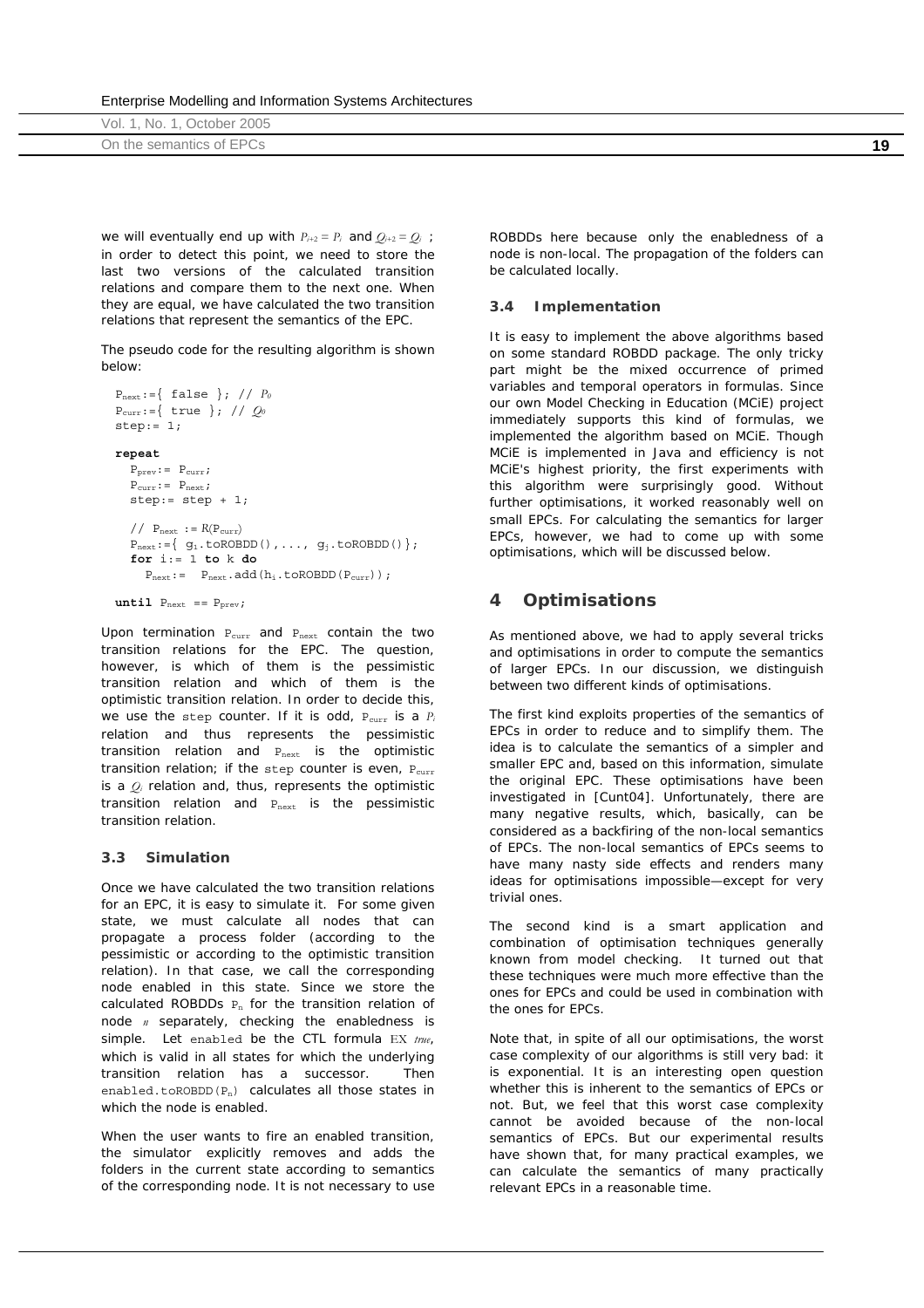Enterprise Modelling and Information Systems Architectures

|    | $\bigcap \overline{E}$<br>INO.<br>мuт.<br>ZUUJ     |
|----|----------------------------------------------------|
| 20 | $-$<br>Cuntz<br>Kindlei<br>'NICC<br>піа.<br>⊤KKca. |

### **4.1 EPC techniques**

We start with a brief discussion of techniques that exploit the properties of EPCs.

#### *Eliminating chains*

It is clear that reducing the size of an EPC also reduces the complexity of the simulation problem. For our model checking algorithm, the number of arcs of the simulated EPC is essential, because the computation time is exponential in the number of variables, i.e. in the number of arcs.

One possible approach is to simplify an EPC by eliminating chains of nodes that do not influence the semantical behaviour of other nodes. Obviously, a sequence of consecutive event and function nodes such as the ones shown in Figure 3 (labelled *Event* and *Function*) can be omitted when computing the enabledness of the XOR-join connectors. We call this optimisation *chain elimination*. We can apply chain elimination, when the following two conditions are satisfied:

1. In the considered state, there are no process folders on the arcs eliminated by this simplification.

It is obvious that, otherwise, a process folder in the predecessor set of an XOR-join connector which could influence the behaviour of the XOR-join in the original EPC would be missing in the simplified EPC.

Note that this condition implies that we can omit only those arcs from a chain that do not have a folder on them. Therefore, chain elimination depends on the considered state of the EPC. For simulation, this is no problem because we can compute another simplified EPC each time the state has changed. Since the simplified EPC is much smaller than the original one, we can hope that the fixed-point computation is significantly faster for the reduced EPC. For analysis and, in particular, for checking whether the semantics of an EPC is clean, however, we cannot apply this chain elimination technique directly.

2. In order to correctly apply chain elimination, it is necessary that in no reachable state of the reduced EPC, a node is blocked because of a process folder on one of its outgoing edges. We call such states *contact situations*. The problem with contact situations is, that the simplified EPCs tend to have more contact situations as compared to the original EPCs. In this case, the behaviour of the original and the simplified EPC are different. The simplified EPC is blocked, whereas the original version could still fire. Therefore, we cannot use the simplified version for simulating the original one. Fortunately, it is easy to calculate whether the simplified EPC has reachable contact situations, which provides us an a posteriori condition, whether chain elimination could be applied. If the condition is not met, we must switch back to calculating the semantics of the original EPC, which of course is less efficient.

If both conditions have been checked, the simulator can use the transition relation computed for the simplified EPC to determine whether an XOR-join resp. an OR-join connector is enabled in the original EPC or not (other nodes can be checked locally anyway). Because we eliminated only event and function nodes, those connectors are still contained in the reduced EPC.

The main disadvantage of the chain elimination approach is that it cannot be applied for arbitrary EPCs and that its applicability depends on the current state. Also, chain elimination does not allow us to calculate the complete semantics of an EPC. Therefore, it can be used for simulation only; it cannot be used for our analysis and verification algorithms.

#### *Syntactical restrictions*

Another idea for simplifying the simulation problem was to identify some restricted classes of EPCs for which no fixed-point iteration would be necessary. For example, we considered EPCs without cycles on non-local nodes such as the ones shown in Figure 1, or EPCs that are constructed from clean EPC constructs only. We hoped that we could calculate the semantics of EPCs from these sub-classes in a much more efficient way. Unfortunately, it turned out that this hope was in vain, and we found some nasty counter-examples, which spoilt this approach. A detailed discussion of these negative results can be found in [Cunt04].

#### **4.2 Model checking techniques**

There are many techniques that make model checking more efficient. Using ROBDDs as a representation for sets of states and for the transition relations is one of them. It is only this choice that made our algorithms work for small examples. In addition to using ROBDDs, we used two other techniques: optimisation of the variable order and partitioning of the transition relation.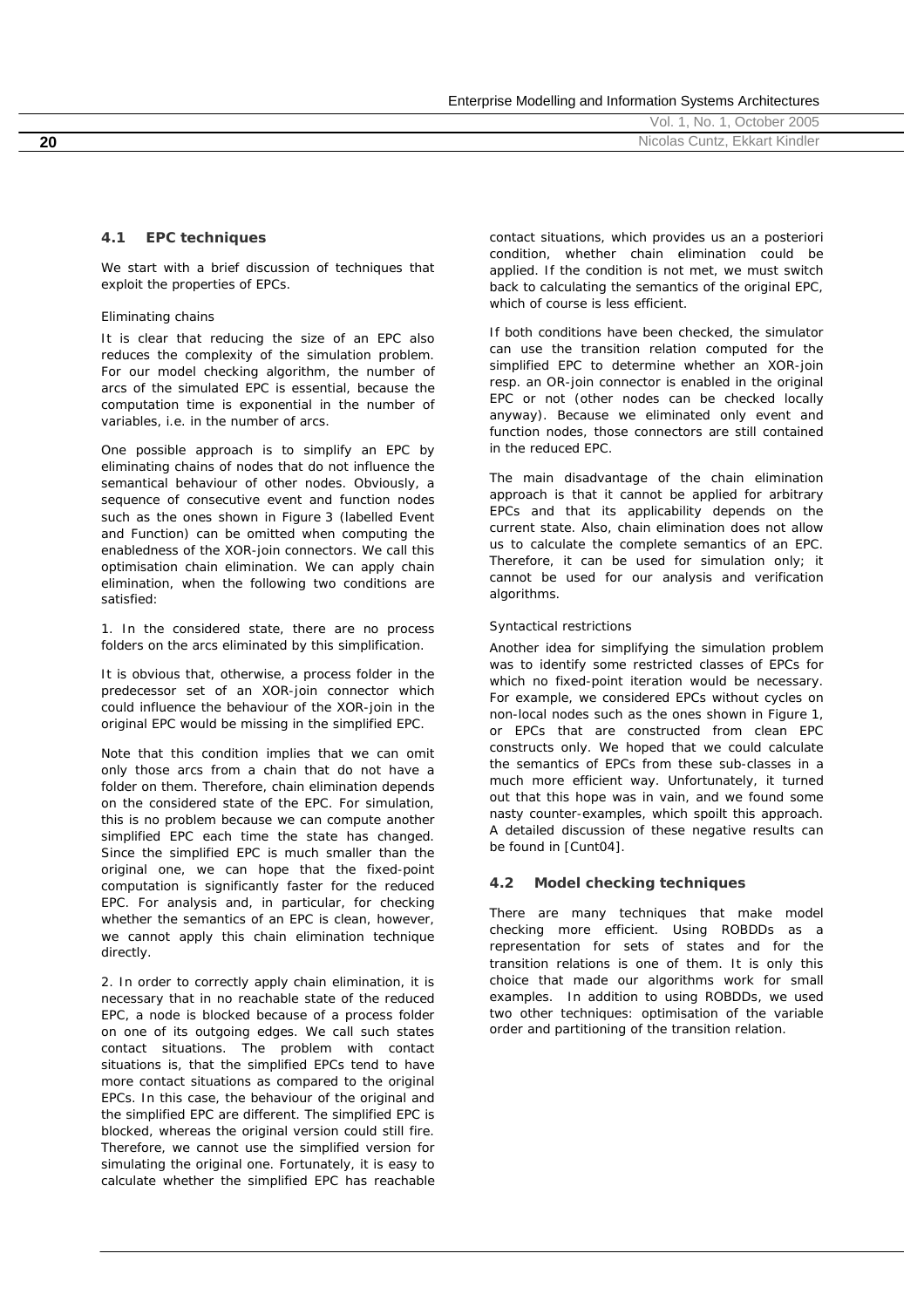|  |  |  | Enterprise Modelling and Information Systems Architectures |
|--|--|--|------------------------------------------------------------|
|  |  |  |                                                            |

| Vol. 1, No. 1, October 2005 |     |
|-----------------------------|-----|
| On the semantics of EPCs    | ົດຈ |



*Figure 3: The example used for the measurements in Figure 4*

#### *Variable order*

It is well-known that the size (number of nodes) of the ROBDDs representing some boolean function or formula strongly depends on the chosen variable order. In turn, the computation time of the operations on ROBDDs depends on the size of the ROBDDs.

So, it is important to find a good variable order for efficiently calculating the semantics of EPCs. One heuristic for a good variable order is that related variables should be close to each other in the variable order. For EPCs, it is quite easy to identify those variables (arcs) that are related: Two variables resp. arcs are related, when they are attached to the same node. The problem, however, is that each arc belongs to two nodes; so it is impossible to have all related variables close to each other in the variable order, in particular, when the EPC has cycles in its control flow arcs. In order to calculate a good variable order, we thought of some sophisticated schemes. But, in the end, it turned out that a simple breadth first traversal of all nodes starting from the start events of the EPC provided a variable order with the best results.

Though this variable order provided satisfactory results, we feel that there is some room for further improvement, which needs some further investigation.

#### *Partitioning the transition relation*

In the algorithm for calculating the transition relations of an EPC, we distinguish the ROBDDs for the transition relations for each node of the ROBDD. It is well known that this results in much less nodes for representing the transition relation than for representing all transitions within a single ROBDD.

In order to make these ROBDDs even smaller, we imposed one additional assumption on the formulas representing the transition relation: we assume that all variables not occurring in the formula do not change. Expressed in a naive way, this means adding the formula  $a_1 = a_1' \wedge a_2 = a_2' \wedge \dots \wedge a_n = a_n'$  for all variables that are not touched by this node. Adding this formula explicitly to the transition relation, however, would result in much bigger ROBDDs, which in turn would result in much longer computation times. Therefore, we did not add this formula to the representation of the transition relation, but we implemented the procedure for calculating EX within the ROBDD library in such a way that these variables were implicitly assumed to be unchanged. This *unchanged variables optimisation* resulted in significantly better computation times.

#### **4.3 Measurements**

In order to illustrate the benefits of the above optimisations, Figure 4 shows the computation times for calculating the semantics of the example of Figure 3 for the different optimisation techniques. In order to see the influence of the size of the EPC, we measured the computation time for different numbers of nodes on the chain between Event 4 and Function 4. The x-axis represents the number of nodes of the EPC, the y-axis shows the computation times for the different optimisations.

The first graph shows the computation time without partitioning the transition relations. The second graph shows the computation time with partitioning, but without the improvement for unchanged variables. The third graph shows the time when incorporating also the optimisation for unchanged variables in the transition relations. The fourth graph shows the time with an optimised variable order. Note that partitioning the transition relation along with an explicit algorithm for unchanged variables makes a significant difference in the computation times.

The fifth graph shows that chain elimination can dramatically improve the simulation of EPCs. Note, however, that this example is a bit misleading because it was chosen to show the positive effect of chain elimination. In other examples, the figures are not as impressing and, in many situations, chain elimination is not applicable at all (see discussion above).

Once the transition relation was computed, the simulation itself could be done in virtually no time.

The above figures come from a technical example. In order to get some experience with real world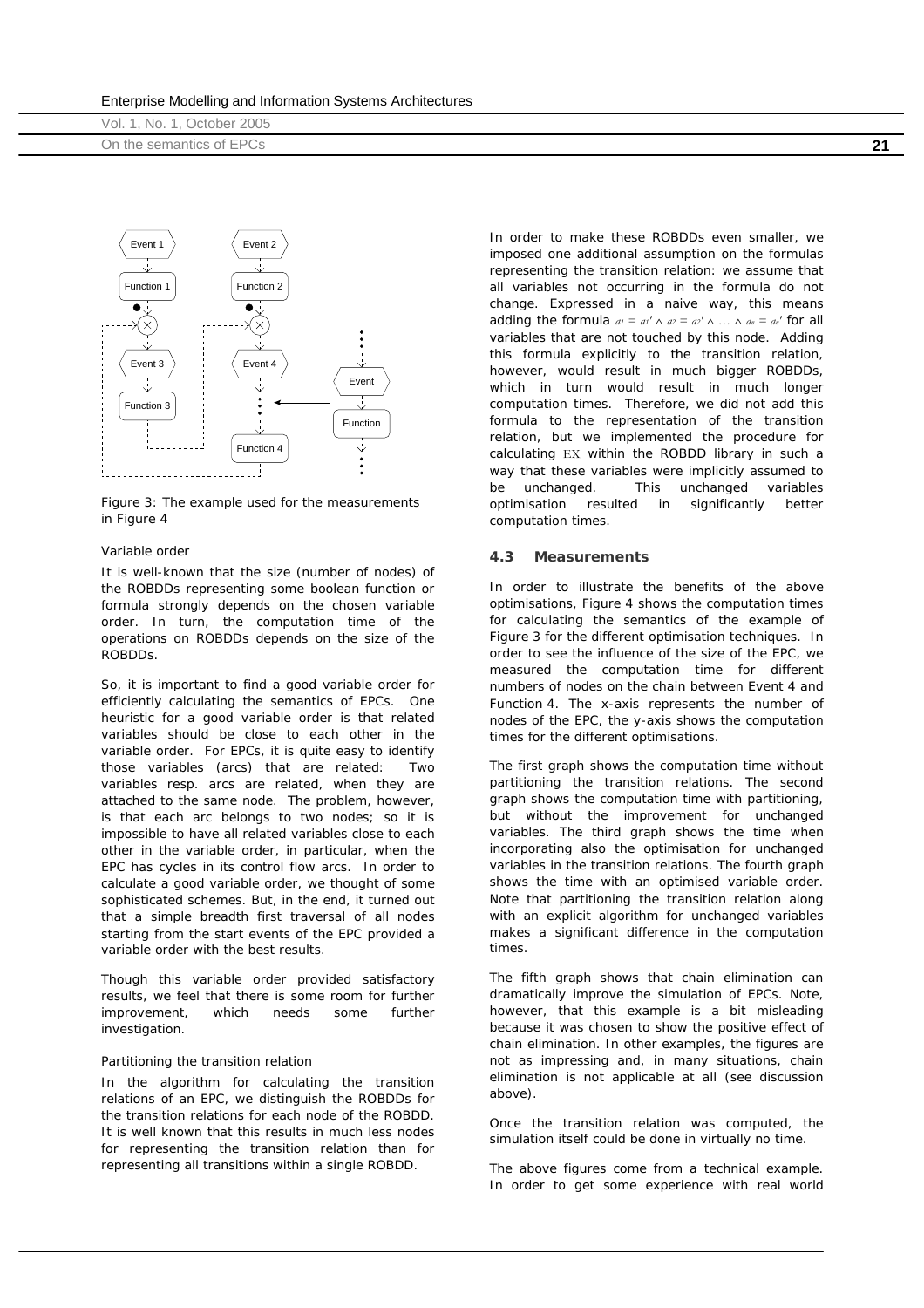|    | October 2005<br>No.<br>Vol.   |
|----|-------------------------------|
| 22 | Nicolas Cuntz, Ekkart Kindler |
|    |                               |



*Figure 4: Benefit of the implemented optimisation techniques (compare to Figure 3)* 

examples, we have done some experiments with some EPC models from the SAP reference processes of the ARIS Toolset<sup>5</sup>:

For EPCs with 20 to 30 nodes the semantics was calculated within milliseconds to about 4 seconds, depending on the structure of the EPC. The chosen EPCs examples and the precise figures can be found in [CuKi04b].

## **5 EPC Tools**

j

The algorithms for calculating the semantics of an EPC and for simulating an EPC based on this semantics is integrated into an Eclipse [Ecli] based tool, which we call *EPC Tools*. EPC Tools is open source and can be down-loaded from the EPC Tools web site [CuKi04a].

Figure 5 shows a screen-shot of Eclipse with the EPC Tools plugin running. EPC Tools comes with a graphical editor and an interactive simulator for EPCs. Moreover, it is easy to import EPCs from other tools because EPC Tools supports the EPC exchange format *EPML* [MeNü04a], and there are converters

between the AML format of the ARIS Toolset and EPML [MeNü04b].

Moreover, EPC Tools checks simple semantical properties of the EPC. For example, it indicates whether the EPC is clean, i.e. whether both transition relations coincide. This is important, because unclean EPCs can easily lead to different interpretations and should be considered harmful. EPC Tools identifies unclean EPCs right away. In addition, EPC Tools checks whether an EPC might deadlock and whether there are contact situation, i.e. whether there are situations in which nodes are only blocked because of process folders on their outgoing arcs. Often, such contact situations indicate bad design.

The properties checked right now in EPC Tools, however, are quite preliminary. Once the semantics of the EPC is calculated, we could easily do much more. For example, we could check some soundness properties similar to the soundness criteria for workflow nets as proposed by van der Aalst [AaHe02] or we could check properties by applying model checking. This should take less time than calculating the semantics.

#### *Overview on the functionality*

The EPC Tools plugin can be used to edit, to simulate, and to analyse EPCs with the help of graphical control elements integrated into the

<sup>5</sup> ARIS Toolset is a registered trademark of IDS Scheer. For more information see http://www.ids-scheer.com/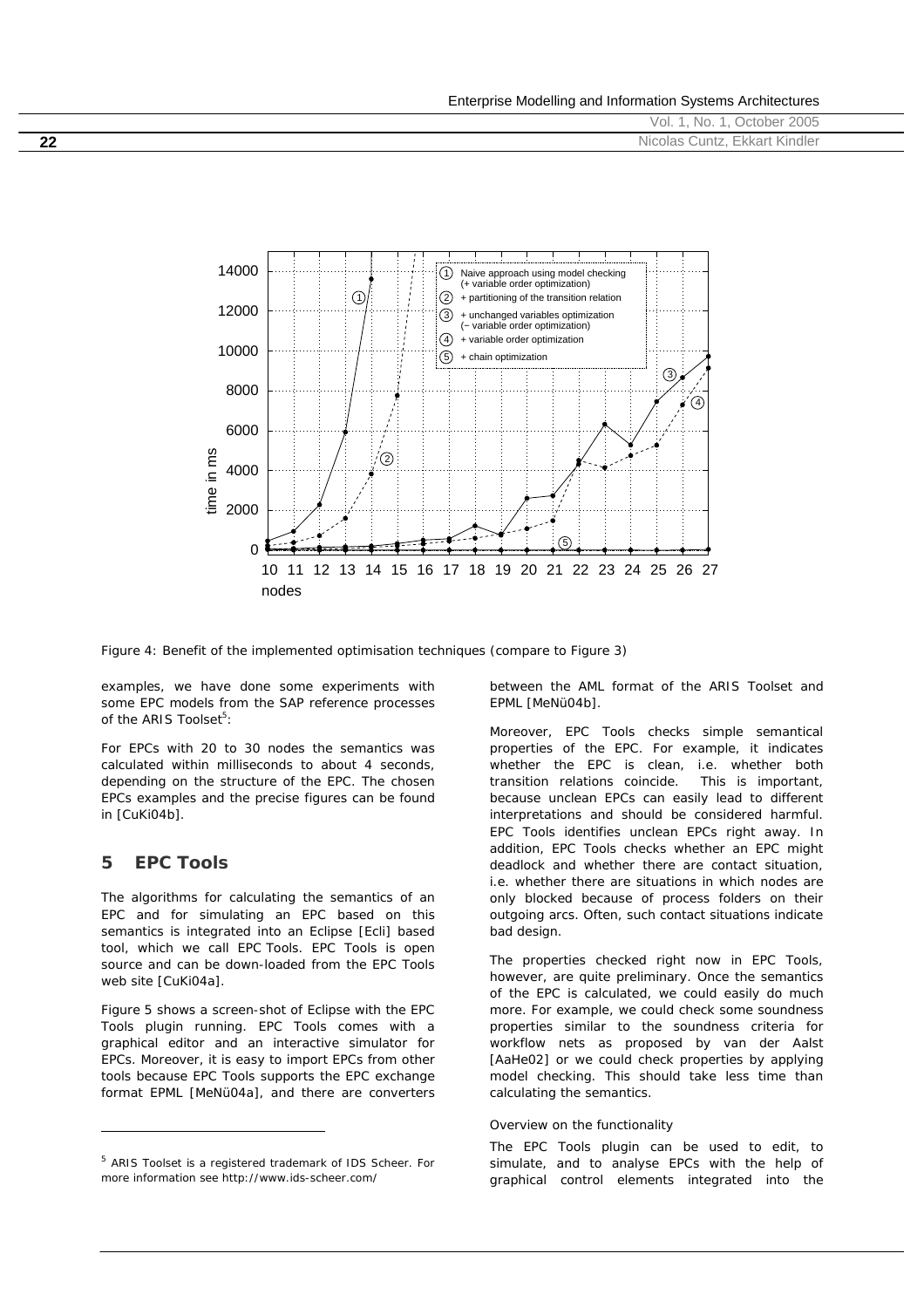|  | Enterprise Modelling and Information Systems Architectures |  |
|--|------------------------------------------------------------|--|
|  |                                                            |  |

| Vol. 1, No. 1, October 2005     |            |
|---------------------------------|------------|
| ่า the semantics of EPCs<br>.Jn | <u>ົດເ</u> |



*Figure 5: EPC Tools in the Eclipse environment* 

Eclipse environment. The editor functions are provided by a tool palette containing buttons for adding nodes and arcs to the EPC. Pushing the "select" button allows a user to move, rename, and scale nodes directly by clicking on them. Some other functions like undo commands are accessible through a context menu (cf. Fig. 5). In addition, EPC Tools provides a print function and allows a user to zoom into and out of EPC diagrams by using the standard Eclipse toolbar and the main menu.

The simulator functions are located in the lower part of the panel in the middle. It is possible to highlight all currently enabled nodes (button "refresh enabled"), and then to simulate one step by specifying a node or by randomly choosing a node (button "step simulation"). The randomised simulation (button "random simulation") can be very useful when simulating several steps consecutively by simply clicking one button. A checkbox defines whether the simulation should be done according to the optimistic or according to the pessimistic transition relation. In the same panel, there are some LEDs corresponding to the properties of the EPC. This information is updated by pushing the "refresh info" button. Then, the LEDs light up green or red in order to indicate the valid and invalid properties.

## **6 Conclusion**

In this paper, we have shown that the semantics of an EPC can be efficiently calculated by using ROBDDs and techniques from model checking. With the presented optimisations, the simulation of medium size EPCs works quite well and is practically feasible—even when taking into account the non-